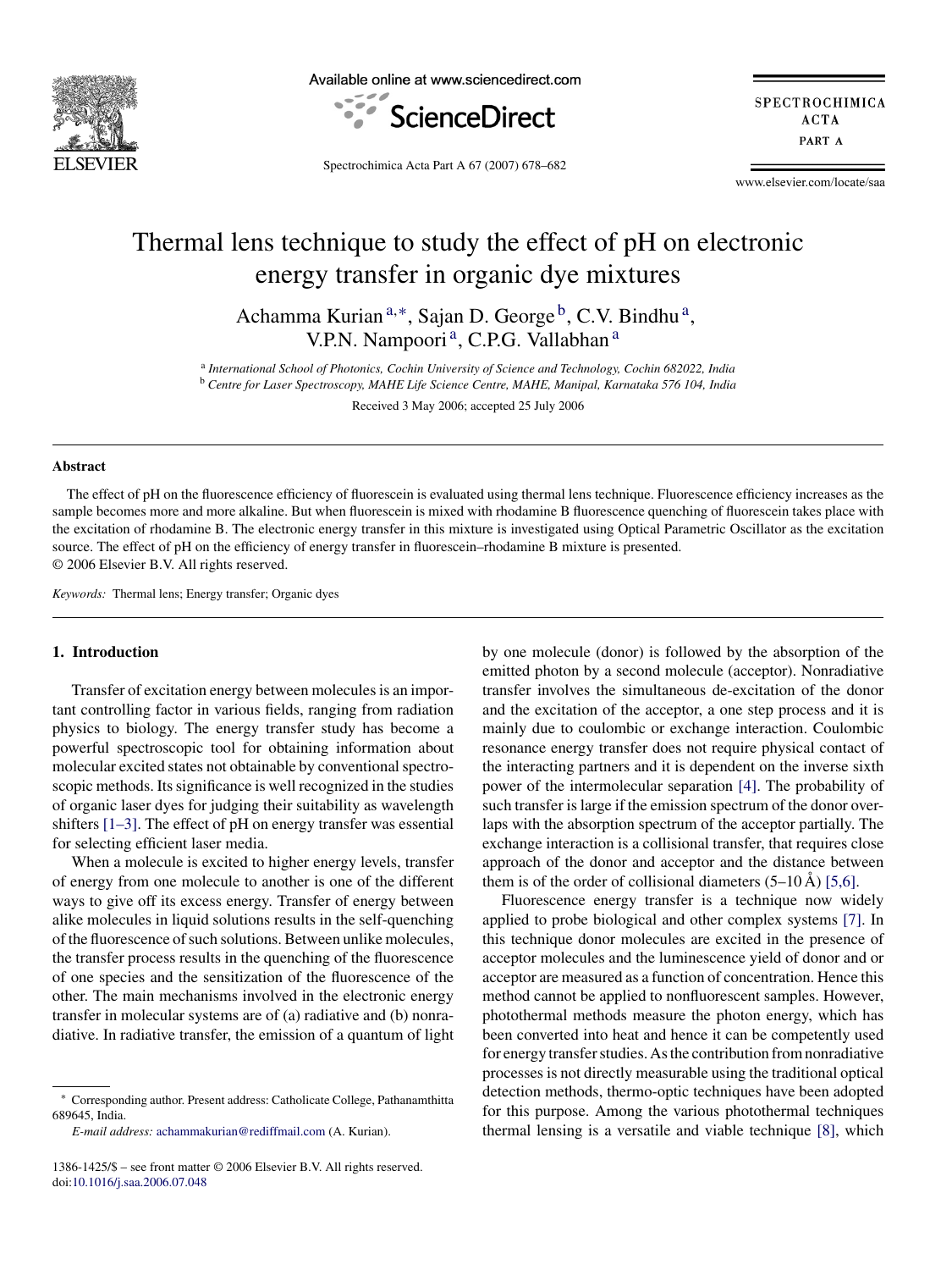<span id="page-1-0"></span>can be used to study the energy transfer mechanisms in organic dye mixtures. One of the important features of this technique is that it is a nondestructive method that provides high sensitivity for measuring the absorbance of light in a large number of samples. This method has been used by various researchers for determination of fluorescence quantum yield, to record the thermal lens spectra, for the study of the multiphoton processes, to realize optical logic gates and for the determination of various thermo-optic parameters like thermal diffusivity, temperature coefficient of refractive index, etc. [\[9–14\].](#page-4-0)

When a medium is illuminated with a Gaussian laser beam, some of the energy absorbed by the molecules in the ground state is excited to higher energy states. The nonradiative decay process causes the heating of the sample, creates a refractive index gradient in the medium, and the medium acts like a lens called the thermal lens (TL). The formation of a thermal lens will expand the beam radius, which can be detected at the far field as a corresponding reduction in the detected power. The thermal lens signal is given by the fractional change in the detected power at the far field or in terms of the change in the beam area [\[15\].](#page-4-0)

#### **2. Principle of the measurement**

In order to study the pH dependence on efficiency of energy transfer between fluorescein (donor) and rhodamine B (acceptor) first of all we have studied the effect of pH on fluorescence quantum efficiency of fluorescein alone. Then fluorescein is mixed with rhodamine B and determined the energy transfer rate between these molecules at different pH values. First part of the principle of measurement gives the theory to find the fluorescence quantum efficiency of fluorescein and the second part deals with the theory of rate of transfer of energy between unlike molecules.

#### *2.1. Quantum yield of the donor*

The theory is based on the fundamental and simple concept of energy conservation [\[15–17\]. T](#page-4-0)he laser power incident on any sample  $(P_L)$  must be equal to the sum of the power transmitted,  $P_t$ , and the power emitted as luminescence,  $P_f$ , plus the power degraded to heat,  $P_{\text{th}}$ :

$$
P_{\rm L} = P_{\rm t} + P_{\rm f} + P_{\rm th} \tag{1a}
$$

where it is assumed that the reflection and scattering losses are negligibly small. The transmission is defined as:

$$
T = \frac{P_{\rm t}}{P_{\rm L}}\tag{1b}
$$

If fractional absorption is defined as:

 $A = 1 - T$  (1c)

then we may write:

 $P_{\rm f} = AP_{\rm L} - P_{\rm th}$  (1d)

The emission quantum yield, by definition, is given by:

$$
Q_{\rm f} = \frac{P_{\rm f}/\langle v_{\rm f} \rangle}{(P_{\rm L} - P_{\rm t})/v_{\rm L}}\tag{2}
$$

here,  $v_L$  is the laser frequency and  $v_f$  is the mean fluorescence emission frequency, evaluated as:

$$
\langle v_{\rm f} \rangle = \frac{\int v_{\rm f} \, \mathrm{d}N(v_{\rm f})}{\int \mathrm{d}n(v_{\rm f})} \tag{3}
$$

where the quantity  $dN(v_f)$  is the number of photons emitted per second in an incremental bandwidth centered at  $v_f$ . Eq. (2) may be rewritten in the form:

$$
Q_{\rm f} = \frac{v_{\rm L}}{\langle v_{\rm f} \rangle} \left[ 1 - \frac{P_{\rm th}}{A P_{\rm L}} \right] \tag{4}
$$

where the ratio  $v_L/\langle v_f \rangle$  takes account of the Stokes shift. This entails some amount of heat deposition in the sample even for 100% *Q*f. Here the absorption can be measured by a spectrophotometer and  $P_{\text{th}}$  can be measured by the thermal lensing technique. If we can use a nonfluorescing sample in the same solvent as a reference, we can write  $AP_L = P_{th}$  (for the reference sample). It is adequate if the reference sample is less than 0*.*5% fluorescing. This can also be the same sample under study because mostly it will exhibit a concentration quenching of fluorescence. The concentration at which fluorescence quenches should be found and in this case we can consider the entire excitation energy to be converted into nonradiative relaxation process and hence:

$$
Q_{\rm f} = \frac{P_{\rm f}}{AP_{\rm L}} \frac{\lambda_{\rm f}}{\lambda} = \left(1 - \frac{P_{\rm th}}{P_{\alpha}}\right) \frac{\lambda_{\rm f}}{\lambda} \tag{5}
$$

where  $P_{\alpha} = AP_{\alpha}$  and  $\lambda_f$  and  $\lambda$  are the peak fluorescence wavelength and the excitation wavelength, respectively.  $P_{\text{th}}$  is directly proportional to the TL signal  $(\eta)$  and  $P_\alpha$  is directly proportional to the TL signal  $(\eta_\alpha)$  corresponding to the concentration at which the fluorescence intensity is quenched to a value less than 0*.*5%. This concentration is determined by recording the fluorescence spectrum for a large number of concentrations and finding the concentration at which it quenches to nearly zero. Thus, the quantum efficiency can be calculated by:

$$
Q_{\rm f} = \left(1 - \frac{\eta}{\eta_{\alpha}}\right) \frac{\lambda_{\rm f}}{\lambda} \tag{6}
$$

## *2.2. Electronic energy transfer rate*

Stern–Volmer developed a quantitative expression for the rate of electronic energy transfer due to long-range dipole–dipole interaction is given as [\[18\]:](#page-4-0)

$$
\frac{\phi_{\rm f}^0}{\phi_{\rm f}^{\rm A}} = 1 + K_{\rm f} \tau[A] \tag{7}
$$

where  $\phi_f^0$  and  $\phi_f^A$  are the quantum yield of fluorescence emission in the absence and presence of acceptor respectively,  $K_f$  the resonance transfer rate due to long range dipole–dipole interaction, [A] the acceptor concentration and  $\tau$  is the lifetime of the excited donor in the absence of acceptor. Thermal lens method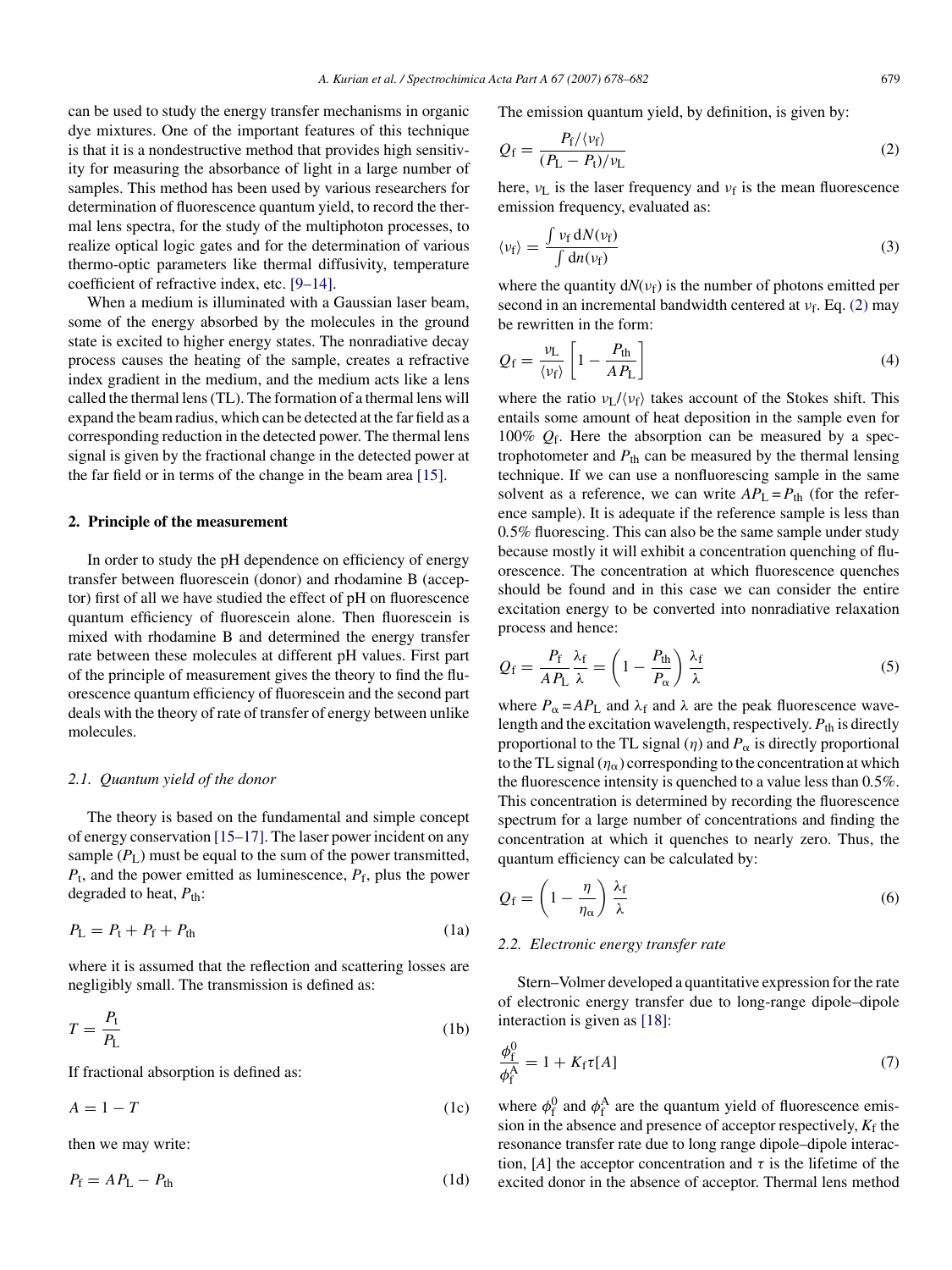<span id="page-2-0"></span>measure the photon energy which has been converted into heat while fluorescence observes the re-emitted photons and hence both thermal and fluorescence spectroscopy are complementary to each other. Hence, Eq. [\(7\)](#page-1-0) can be modified as [\[19\]:](#page-4-0)

$$
\frac{\eta_{\rm L}^0}{\eta_{\rm L}^{\rm A}} = 1 - K_{\rm L} \tau[A] \tag{8}
$$

where the thermal lens signal  $\eta_{\rm L}^0$  and  $\eta_{\rm L}^{\rm A}$  are measured by the fractional change in the detected power for donor alone and with the acceptor, respectively.

#### **3. Experimental**

Fluorescein is an important xanthene dye with large variety of technical applications. Due to its large absorption in the visible range and the availability of a variety of chemistries that can be used to conjugate it to functional biomolecules, fluorescein is widely used as fluorephore in biosciences [\[20\].](#page-4-0) It is also used to label primers in automated DNA sequencing [\[21\]](#page-4-0) and fluorescein angiography turn out to be a very useful procedure for assessing retinal disease. Together with rhodamine it can be used in energy transfer measurements to determine distances within and between molecules [\[22\].](#page-4-0)

The experimental setup of the dual beam thermal lens technique employed in the present investigation is shown in Fig. 1. In the dual beam configuration separate lasers are used for pump and probe beams. This technique is more advantageous since only a single wavelength (probe) is always detected and are needed no correction for the spectral response of the optical elements and detector. The excitation radiation employed in the present investigation is 470 nm radiation from an Optical Parametric Oscillator (Quantaray mopo-700). The power was attenuated to 5 mW so as to avoid aberration in the signal due to full-wave shifts. In addition, at these power levels we expect no multiphoton processes or nonlinear effects to take place in the medium. The formation of the thermal lens was probed with an intensity-stabilised helium–neon cw laser (JDS Uniphase model 1507) operating at 632*.*8 nm and with the power attenuated to 1 mW. The absorption of the molecule at the probe wavelength is negligible compared to that at the pump wavelengths. The probe beam is made to pass collinearly through the sample using a dichroic mirror. The sample was placed in a quartz cuvette of



Fig. 1. Schematic diagram of the experimental set up.  $L_1, L_2$ , lens; DM, dichoric mirror; S, sample; OF, optic fibre, MPA, monochromator-PMT assembly; DSO, digital storage oscilloscope.

path length 1 mm and positioned at one confocal distance past the beam waist of the probe beam. This position is determined by a Z-scan method. The formation of the thermal lens causes the probe beam to expand and is detectable at the far field. This is detected as a change in the output voltage of a photomultiplier tube (PMT). The monochromator associated with the PMT (McPherson 275 with a model 789A controller) is set to operate at 632*.*8 nm so that it also serves as a filter. The beam is carefully positioned using mirrors and coupled to the entrance slit of the monochromator–PMT assembly using an optical fiber. The signal output from PMT is processed using a digital storage oscilloscope (Tektronix, TDS 220) and thus thermal lens signals are obtained. The present work is done at a temperature of  $26^{\circ}$ C.

The absorption spectrum of donor and acceptor in ethanol are recorded with a UV–VIS–IR spectrophotometer (Jasco V-570). For the fluorescence study, the front surface emission is collected and focused by a lens to the entrance slit of a 1 m Spex monochromator, which is coupled to a PMT having an S20 cathode. The PMT output is fed to a lock-in amplifier (SR 850). The emission wavelength is scanned in the specified region (400–650 nm). The spectrum needs no correction since the monochromator has a flat response in the wavelength range from 200 to 800 nm.

First, the pH of the solvent is adjusted to 2 using concentrated HCl and then solvents having different pH ranging from 4 to 9 are prepared by adding appropriate amount of NaOH solution. Ethanol is used as the solvent since it has no absorption in the specified wavelength region. An accurately weighed amount of fluorescein and rhodamine B are dissolved in pHadjusted ethanol separately to make the concentration of each to be  $0.24 \text{ mmol } 1^{-1}$ .

## **4. Results and discussion**

Fig. 2 depicts the absorption spectrum of fluorescein at different pH values. It has maximum absorption at 454 and 482 nm since fluorescein exists in different structure forms. In



Fig. 2. Absorption spectra of fluorescein, for different pH values: (a) pH 6.5, (b) pH 7, (c) pH 7.7, and (d) pH 8.4.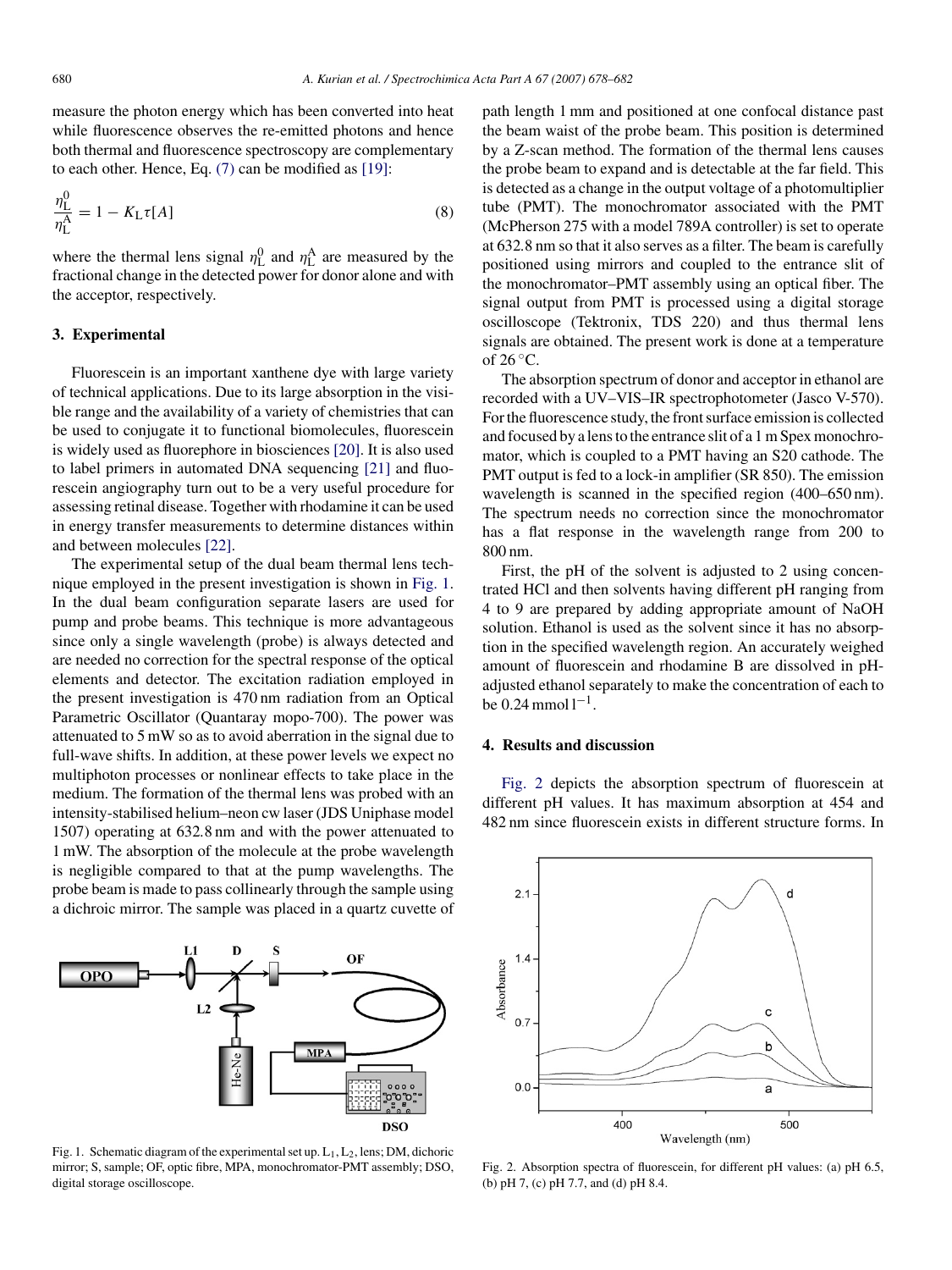<span id="page-3-0"></span>

Fig. 3. The pH dependence of peak fluorescence wavelength of fluorescein.

the molecule of fluorescein the carboxyl phenyl is almost perpendicular to the xanthene ring and therefore is not conjugated to the xanthene group. Thus the ionization and alkylization of the carboxyl is not expected to influence the absorption spectrum in the visible region. Fig. 3 represents the peak fluorescence wavelength as a function of pH. The auxochrome OH attached to the chromophore shifts the peak fluorescence wavelength to longer wavelength.

The variation of fluorescence quantum yield with pH is shown in Fig. 4. Fluorescein exists in solution in a number of ionic and neutral forms such as: (a) cationic, (b) neutral, (c) monoanionic, and (d) the dianionic forms depending upon pH [\[23\].](#page-4-0) The low fluorescence yield of fluorescein in neutral and slightly acidic solutions is due to the formation of lactonic form of the dye from the excited state of the quinonoid form. In alkaline medium the anionic form attains the rigidity introduced by O− bridge makes the molecule highly fluorescent. Martin and Lindqvist have reported that hydrogen bonding plays a central role in the nonradiative deactivation of the dye and that equilibrium



Fig. 5. Variation of fluorescence intensities: (a) fluorescein alone and (b) fluorescein–rhodamine B system.

is established in the excited state between the H-bonded dyes and nearly nonfluorescent free dyes [\[24\].](#page-4-0)

When fluorescein is excited with blue light (470 nm), it will normally give off green light. However, if fluorescein is in close proximity to rhodamine B, it will transfer its total energy to the rhodamine B in a radiationless transfer. Now rhodamine B will give off red fluorescence as can be seen from Fig. 5. It is clear from Fig. 5 that the contribution to acceptor fluorescence due to direct excitation is very small.

To study the effect of pH on energy transfer between fluorescein and rhodamine B thermal lens signal corresponding to the pH-adjusted donor alone is evaluated. Now rhodamine B is added to fluorescein and thermal lens signal of the mixture is measured. In order to calculate the energy transfer rate constant in the mixture, the ratio of the TL signal of donor alone to the TL signal of the mixture are investigated. By considering the lifetime  $\tau$  of the excited donor in the absence of acceptor as  $\sim$ 3.7 ns and the concentration of the acceptor, the value of  $K_L$ is determined using Eq. [\(8\).](#page-2-0) This is repeated for different values



Fig. 4. Variation of quantum yield of fluorescein with pH.



Fig. 6. Variation of energy transfer rate with pH.